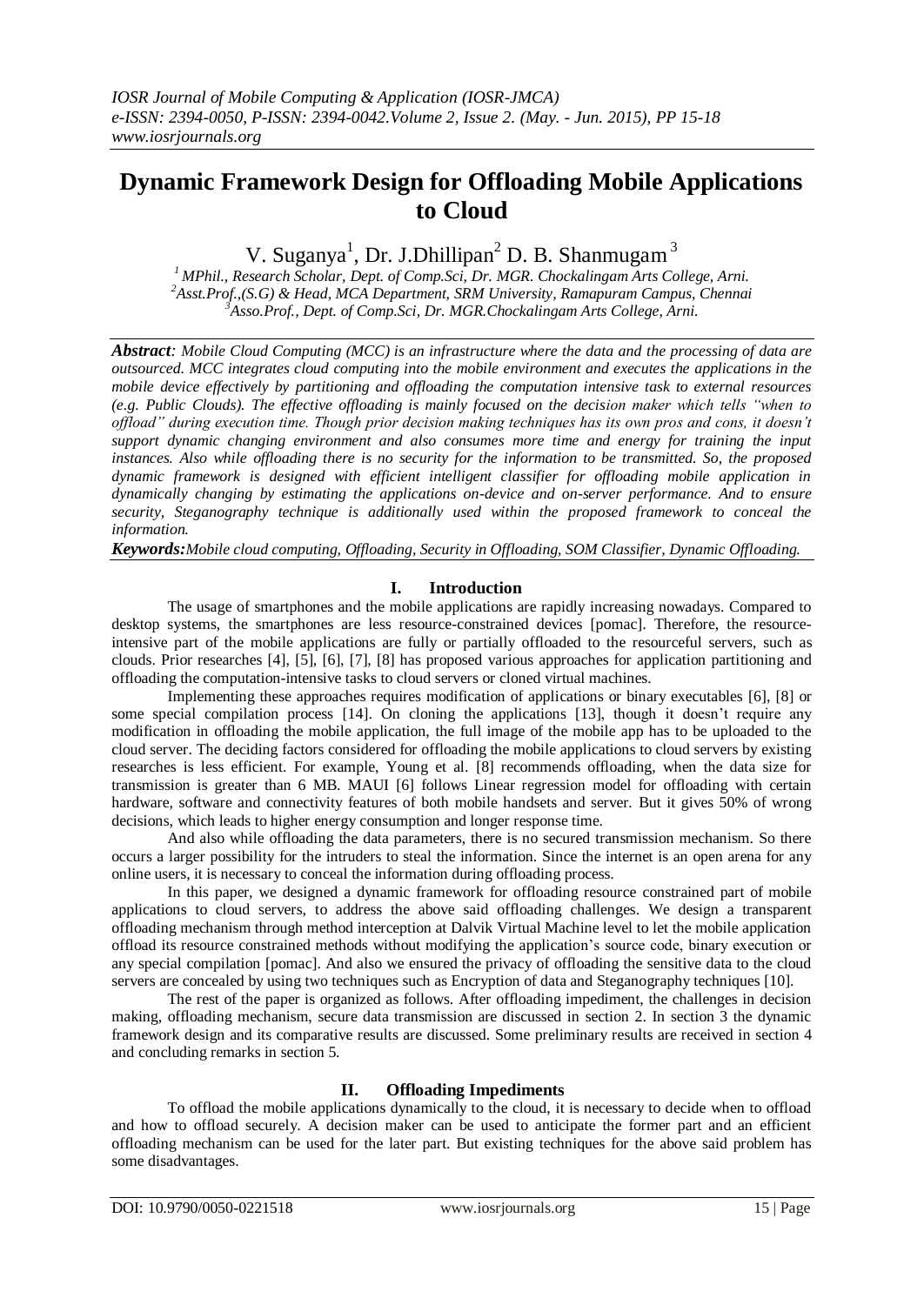## **2.1 Difficulties in Decision Making:**

It is recommended to offload the mobile applications to cloud when the on-device execution time and energy is greater than the on-server's execution. In Y.W. Kwon et.al [8], computation is offloaded only when the method's parameter data size is greater than the threshold value (6 MB). But practically, it is difficult to have a common threshold value for all applications. These threshold based mechanisms will not work in dynamic environments where the resource information and bandwidth between the server and mobile device are changing dynamically. Therefore, without considering these factors, often the decision made by this policy is same.

In MAUI [6], a Linear regression model has been used as a classifier. It anticipates and compares the on-server execution by considering only the bandwidth or latency features. So, it may take wrong decisions in offloading. In POMAC [9], the Linear regression model and Support Vector Machine classifiers are compared for performance. The experiment result shows that a Linear regression model has 58.01% root relative absolute error rate and for Support Vector Machine (SVM), it is only 17.66% error rate.

In POMAC [9], a Multi-Layer Perceptron (MLP) has been used as a classifier. It dynamically collects the system environment and resource information such as bandwidth, latency, data size, CPU and memory availability for making the offloading decision. It also has a feedback channel for self-learning. But MLP consumes more time and energy for training the instances.

## **2.2 Difficulties in offloading mechanisms:**

Though there are several offloading mechanisms available for offloading the computation intensive part of mobile applications to cloud, the offloading mechanisms are classified into two broad categories: a) Application partitioning and b) Virtual machine cloning.

In Application partitioning researches [6], [11], [12], [7], [8], the resource intensive portion is offloaded either switching the execution [11], [7] or invokes RPC [6], [8]. For these operation, it requires either annotation [6], binary modification [8] or compilation [14] to every application in the offloading framework. In VM based cloning, the smart phone's full clone image will be created and maintained in the cloud [4], [14] and [5]. While offloading, it suspends the smartphone's execution and transmit the execution to VM clone in the cloudlets. Also it requires proper synchronization of data (100 MB) between the clone and mobile device during transmission.

In POMAC [9], an efficient offloading mechanism and a transparent scheme has been proposed with no modifications for applications source code or binary executables or special compilations. But, there is no privacy concern on transferring the sensitive data to the server. Due to lack of this consideration for security, during applications offloading it opens door for hackers and malicious insiders to breach the data.

Therefore, it is necessary to determine a dynamic design framework to securely offload the mobile applications to the cloud server.

# **III. Classifier and DFDOMAC Design**

In this section, selection of optimal classifier and design of DFDOMAC (Dynamic Framework design for Offloading Mobile Application to Cloud) are described.

# **3.1 Optimal Classifier and Crucial feature selection**

To determine an optimal classifier for making offloading decision, several classifiers are compared for its accuracy and classification time. The various classifiers performance are verified with face recognition dataset of Picaso [2] and executed in Open source library Weka [3]. All the considered classifiers are examined for 60% to 70% training instances.

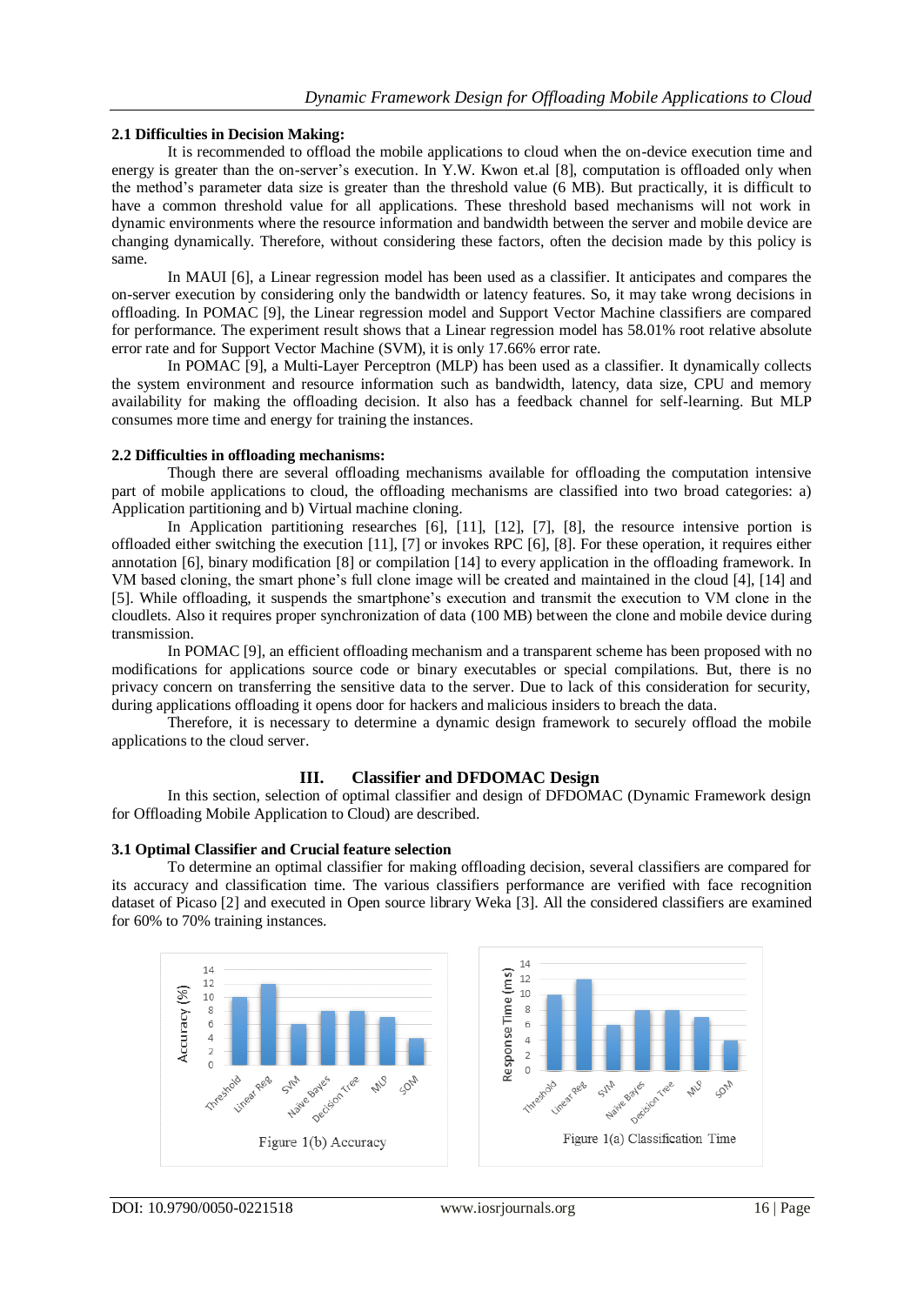In Figure 1(a) and Figure 1(b), all the classifiers are compared for its classification time and accuracy. Figure 1(a) shows that the classification time of one instance remains same for all the classifiers, except multilayer perceptron (MLP). Because MLP takes more time and energy to train, an optimal unsupervised efficient classifier called Self Organizing Map (SOM) has been proposed. The unsupervised SOM classifier equally performs well as the supervised MLP classifier in comparatively less time [15].

In figure 1(b), when comparing all the classifiers such as SVM, MLP for accuracy, the SOM outperforms for 100% of accuracy. But SOM requires more training data than the MLP and SVM [15]. Eventually, since Decision tree and SVM classifiers do not support online training, it is not recommended for optimal decision making process. Although SOM requires large percentage of data for training, it classifies the given instances in short span of time. So in our current design, we are recommending SOM as optimal decision maker for offloading.

In addition to the classifier, the offloaded method's vital features such as bandwidth, latency, data size, CPU and memory availability are collected by fProctor to impact the energy consumption and response time of an offloaded method.

## **3.2 Secure Offloading Mechanism design**

Once the classifier makes the offloading decision, the offloading of computation intensive part will be performed transparently and securely.

DFDOMAC intercepts the method invocation at the Dalvik Virtual Machine instruction level. Figure 2 shows different modules of DFDOMAC; including Interceptor, fProctor, SOM Classifier, Encoder, Stego objects, mInterface, sInterface and Decoder.



Fig 2. DFDOMAC Modules.

While intercepting, when the Dalvik interceptor reaches any method invoking instruction, it saves the current method's frame page and program counter to restart from the same point after returning from the invoked method. At this juncture, the interceptor intercepts the method call by getting all the input parameters field values, application name, method name and class name and packs them into a byte array.